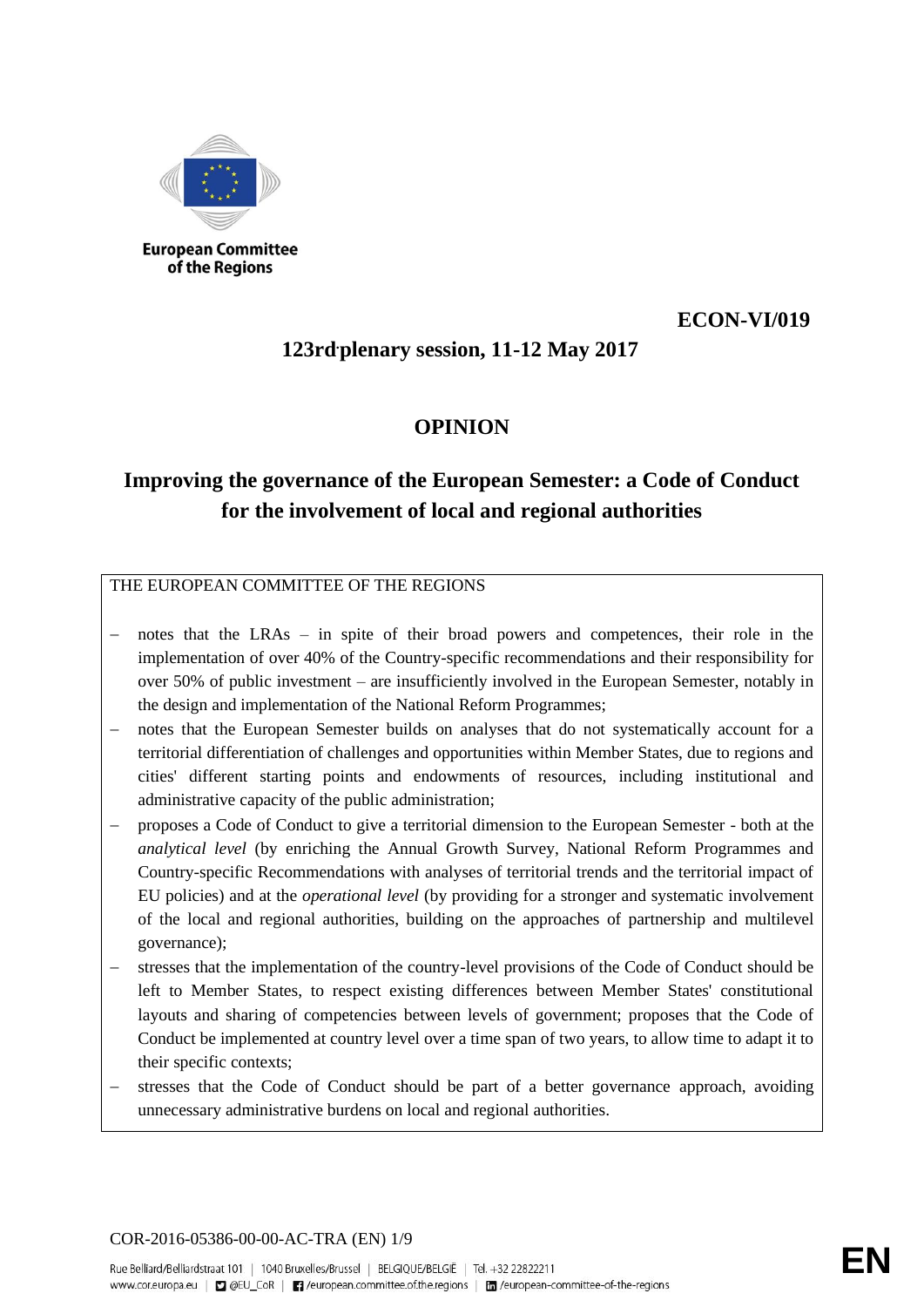## **Rapporteur**

Rob Jonkman (NL/ECR), Member of the Executive Council of Opsterland

## Reference document

/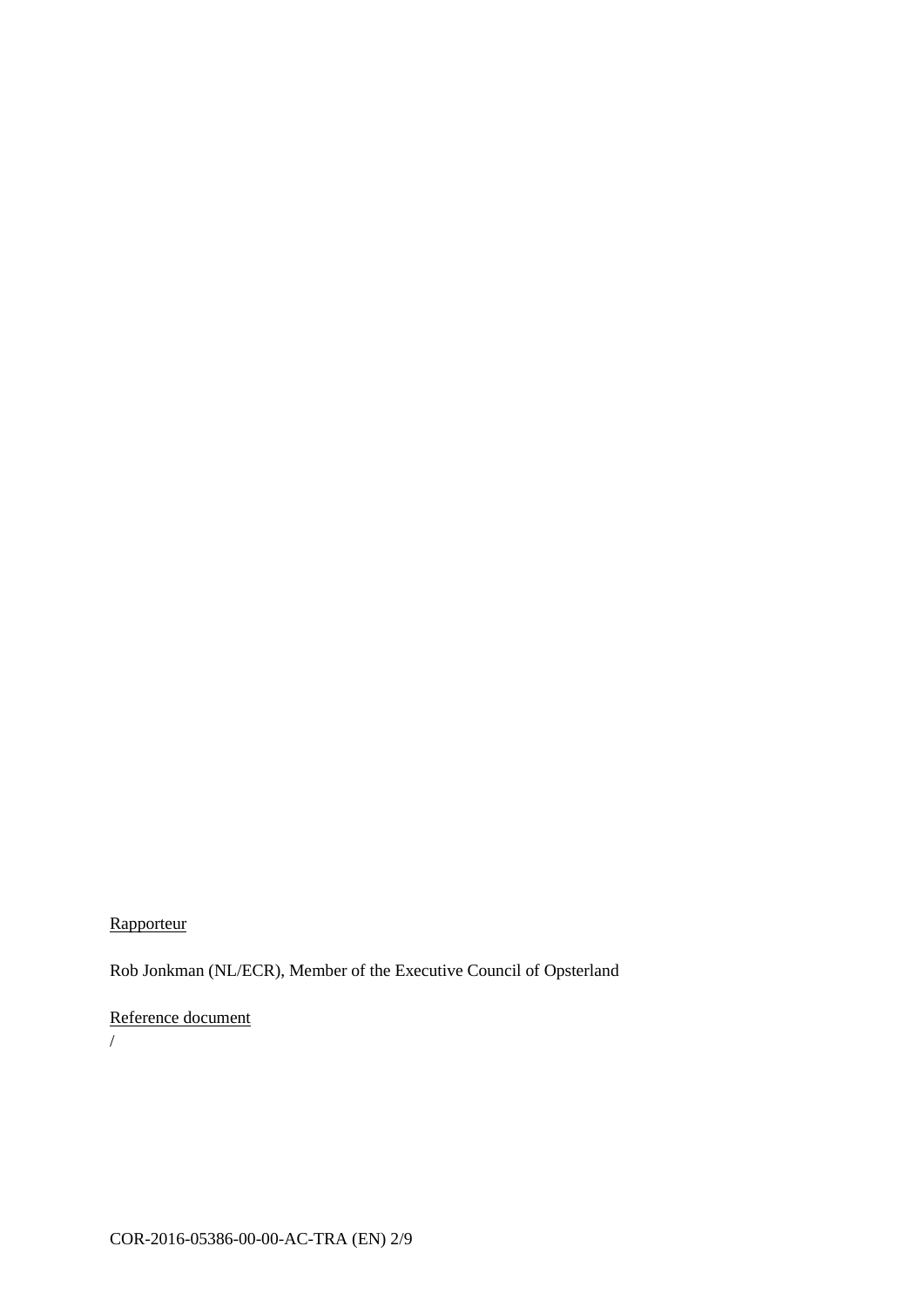## **Opinion of the European Committee of the Regions – Improving the governance of the European Semester: a Code of Conduct for the involvement of local and regional authorities**

#### THE EUROPEAN COMMITTEE OF THE REGIONS

#### **I. The European Semester and its limitations**

- 1. notes that the European Semester is the main tool for economic and fiscal policy coordination at EU level, during which Member States align their budgetary and economic policies with the recommendations agreed at EU level. The Semester affects policymaking by public authorities at the EU, national and local and regional levels along the annual cycle; also underlines the link between the Semester and Cohesion policy, with local and regional governments' access to EU Structural and Investments Funds being subject to EU economic governance rules;
- 2. considers that the success of the European Semester also depends on the complementarity between EU, national and local public funding instruments;
- 3. notes that the European Semester does not live up to its promises, as is shown by both poor implementation of the Country-specific Recommendations and weak ownership at country level. Furthermore, despite the Commission's efforts to link it with the Europe 2020 Strategy, the 2030 Agenda for Sustainable Development and with the European Structural and Investment Funds, the European Semester is struggling with the complexity and the multitude of different reference frameworks;
- 4. considers moreover that the transition to a new European strategic framework succeeding the Europe 2020 strategy would be an appropriate juncture for reforming the governance of the European Semester. Any future long-term development strategy would also require policy coherence and a consistent governance framework. Points to the fact that such a framework is not yet provided by the 2030 Agenda for Sustainable Development;
- 5. notes that the local and regional authorities, and organisations representing them with their national governments, are not a stakeholder among others but a crucial institutional player in the policymaking process in the light of the actual division of power and competences specific to each Member State; stresses that, over 40 per cent of the 2016 Country-specific Recommendations could not be fully implemented without the active role of the local and regional authorities, which are responsible for over 50 per cent of public investment; they are also partly responsible for the implementation of the EU policies and investment agenda;
- 6. stresses, that local and regional authorities are the government level closest to the citizens, and that their knowledge of the territorial opportunities and challenges and their ability to dialogue with citizens, businesses, social partners and civil society is as vital in an era of mounting scepticism towards public institutions and representative democracy at EU and country level; notes that a recent Eurobarometer survey has shown that local and regional politicians can play a vital role in strengthening the links between Europe and its citizens<sup>1</sup>;

<sup>1</sup> See Flash Eurobarometer 427 issued on 22 October 2015 and based on 62,511 respondents.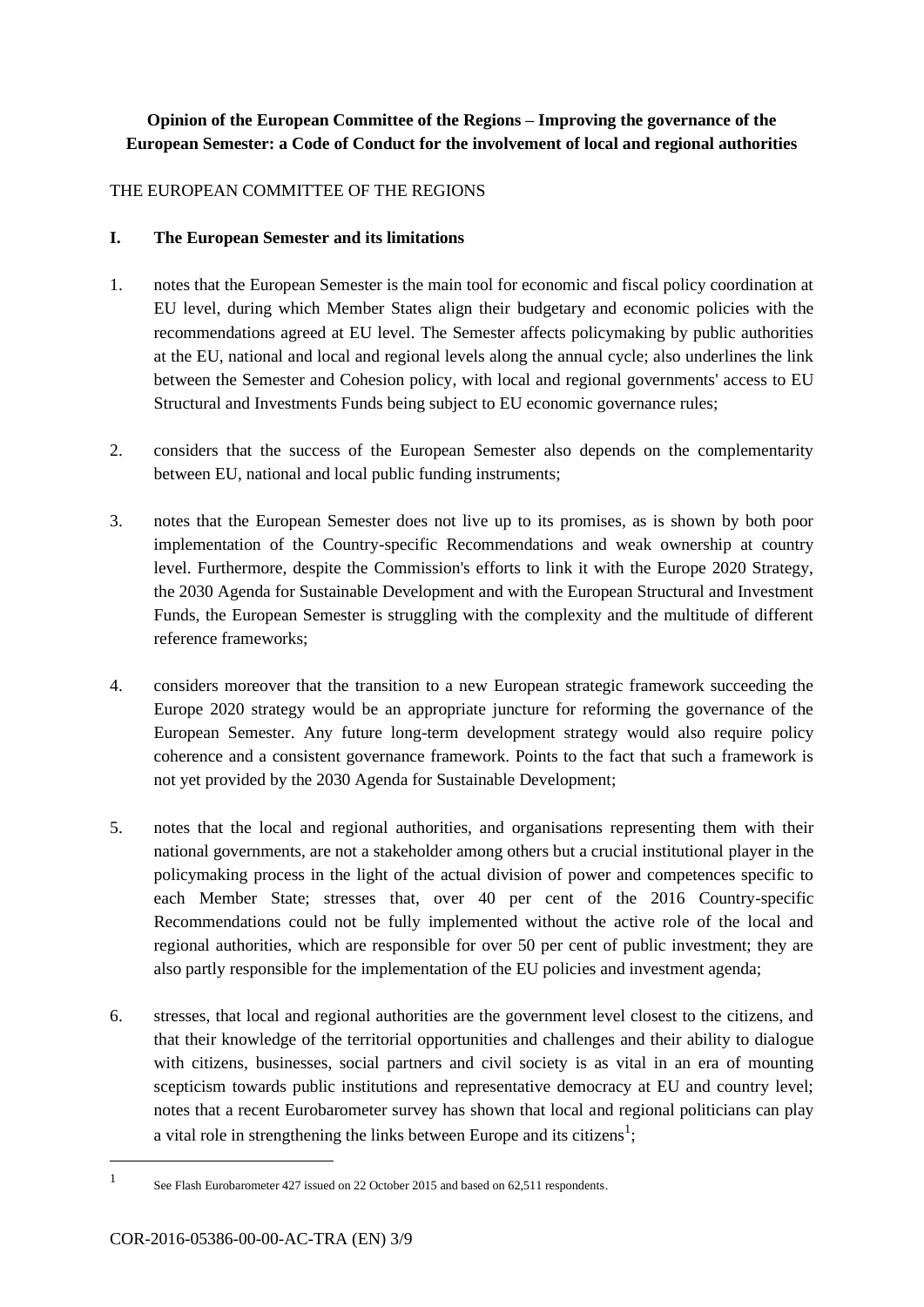- 7. regrets that the involvement of the local and regional authorities in the European Semester, including the design and implementation of the National Reform Programmes, is neither structured nor explicitly recognised throughout the EU Member States; notes that current practices, widely varying from one country to another, are mostly based on stakeholder consultations, with the local and regional authorities on an equal footing with other bodies recognised as stakeholders, without due consideration to their powers, competences and roles as an indispensable level of government;
- 8. regrets that the European Semester builds on analyses that do not systematically account for a territorial differentiation of challenges and opportunities within Member States, which are due to regions and cities' different starting points and endowments of resources, including institutional and administrative capacity of the public administration;

#### **II. Improving the governance of the European Semester**

- 9. believes that giving a territorial dimension to the European Semester both at the analytical level (by enriching the Annual Growth Survey, National Reform Programmes and Countryspecific Recommendations with analyses of territorial trends and the territorial impact of EU policies) and at the operational level (by providing for a stronger and systematic involvement of the local and regional authorities, building on the approaches of partnership and multilevel governance) - will help make the European Semester more effective and increase its ownership on the ground. It would also help reinforce the link between the EU policy and investment agenda; notes that the local and regional authorities already provide extensive data as part of the ESI Funds and other relevant information is readily available and can be used in injecting a territorial dimension to the European Semester;
- 10. believes that a stronger involvement of the local and regional authorities in the European Semester should mean that they be involved from the beginning, among others, by co-designing the National Reform Programmes through a mixed top-down and bottom-up planning process; believes that implementation of the National Reform Programmes should involve coordinated action of all levels of government, based on the approach of multilevel governance<sup>2</sup>; stresses that transparency and accountability should be ensured along the whole process, which should be more evidence-based and make wider use of territorial impact assessment;
- 11. considers, moreover, in order to reinforce the scope of the National Reform Programmes and remove some of the existing constraints, that it is crucial for regional/national investments, including co-financing for ESI Funds, to be separated from the Stability and Growth Pact calculation, and believes that this will allow for a consistent alignment of the National Reform Programmes with the ESI Funds in view of their shared objectives;
- 12. recommends that a Code of Conduct is adopted to give the European Semester a territorial dimension by both embodying territorial analyses in its key documents and ensuring a

<sup>2</sup> Charter for Multilevel Governance (MLG) in Europe [http://cor.europa.eu/en/activities/governance/Pages/charter-for-multiLevel](http://cor.europa.eu/en/activities/governance/Pages/charter-for-multiLevel-governance.aspx)[governance.aspx.](http://cor.europa.eu/en/activities/governance/Pages/charter-for-multiLevel-governance.aspx)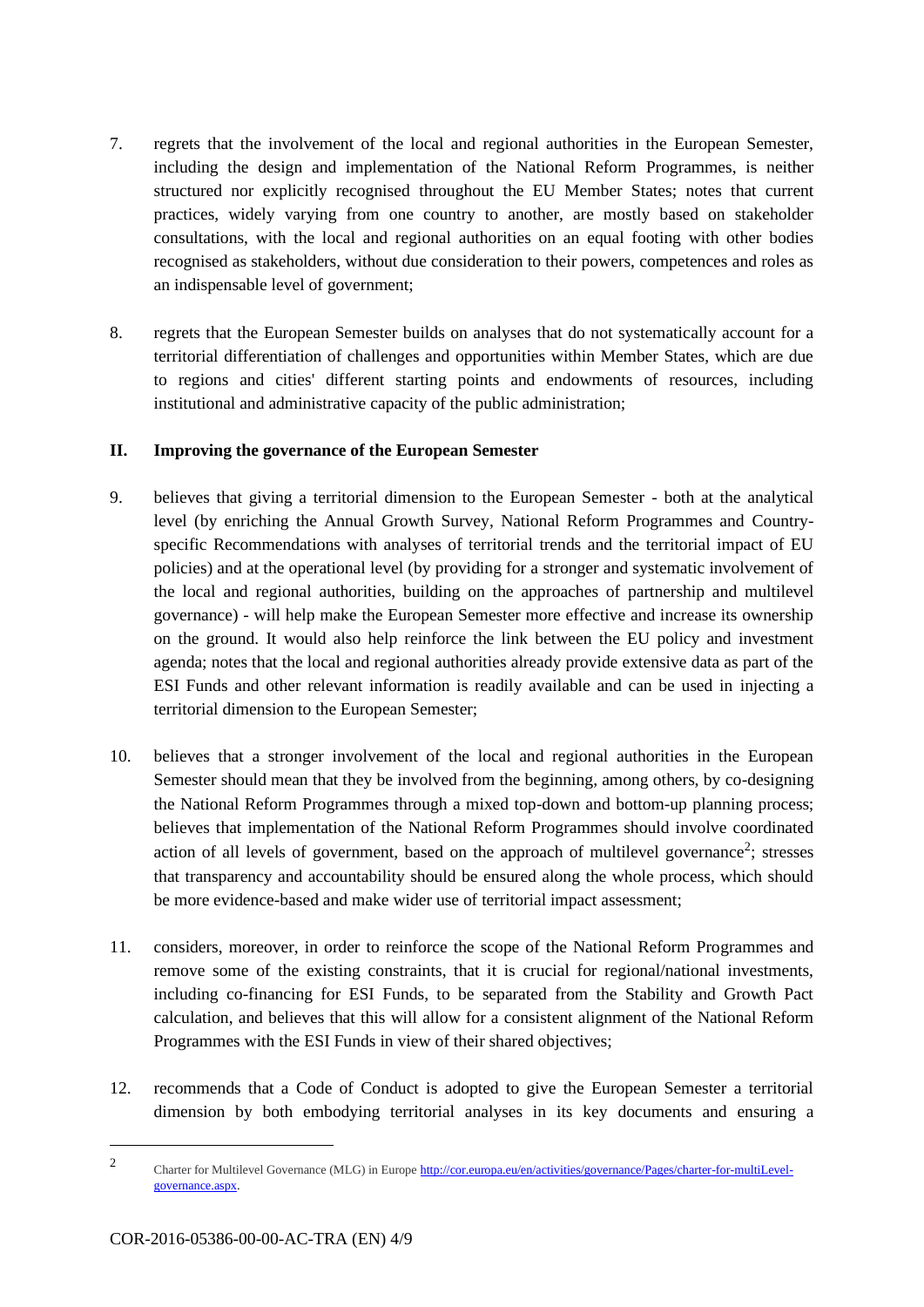structured and ongoing involvement of the local and regional authorities in its planning and implementation;

- 13. proposes that such a Code of Conduct should set the basic requirements which all relevant levels of government will have to fulfil; notes that the Code of Conduct should take into account the relevant experience of the European code of conduct on partnership in the framework of cohesion policy's ESI Funds<sup>3</sup>, as well as existing good practices of strong involvement of local and regional authorities in the Semester, in some countries;
- 14. notes the considerable diversity that exists at national and sub-national levels as regards institutional arrangements, powers, traditions and resources and stresses that the Code of Conduct should be respectful of existing differences between Member States in terms of constitutional layouts and sharing of competencies between national and sub-national levels of government; believes therefore that the concrete implementation of the country-level provisions of the Code of Conduct should be left to Member States;
- 15. calls for the Code of Conduct to fully respect the principles of subsidiarity and proportionality; believes that the Code of Conduct should be inspired by, and should form part of a better governance approach and of an overall effort for a more streamlined and less complex Semester, focussed on fewer major issues and with a reduced complexity. This means respecting the competences of local and regional governments as well as avoiding unnecessary administrative burdens on local and regional authorities and making use as far as possible of existing structures and processes such as those established under the cohesion policy regulations;
- 16. welcomes the endorsement of the CoR proposal for a Code of Conduct by the European Parliament, in its Resolution on the implementation of the 2016 European Semester adopted on 26 October 2016 as well as the recognition in its Resolution of 15 February 2017 on the Annual Growth Survey 2017 that a better implementation of country-specific recommendations requires clearly articulated priorities at European level and genuine public debate at national, regional and local levels, as well as a structured involvement of local and regional authorities;
- 17. welcomes the recent efforts to improve the Semester process through the European Semester Officers of the Commission located in each Member State and underlines the added value of the officers as a contact point for all levels of government and stakeholders; underlines the need to complement these efforts with a stronger engagement with local and regional governments in areas of the Semester relating to their competences;

#### **III. Basic structure and core content of the Code of Conduct**

18. recommends that the Code of Conduct includes the following two sections and basic elements, addressed at the relevant institutional players at all levels; recommends that the actual content of the Code of Conduct be developed in partnership between the relevant EU institutions, ensuring

<sup>3</sup> Delegated Regulation on the European code of conduct on partnership in the framework of the European Structural and Investment Funds (No 240/2014).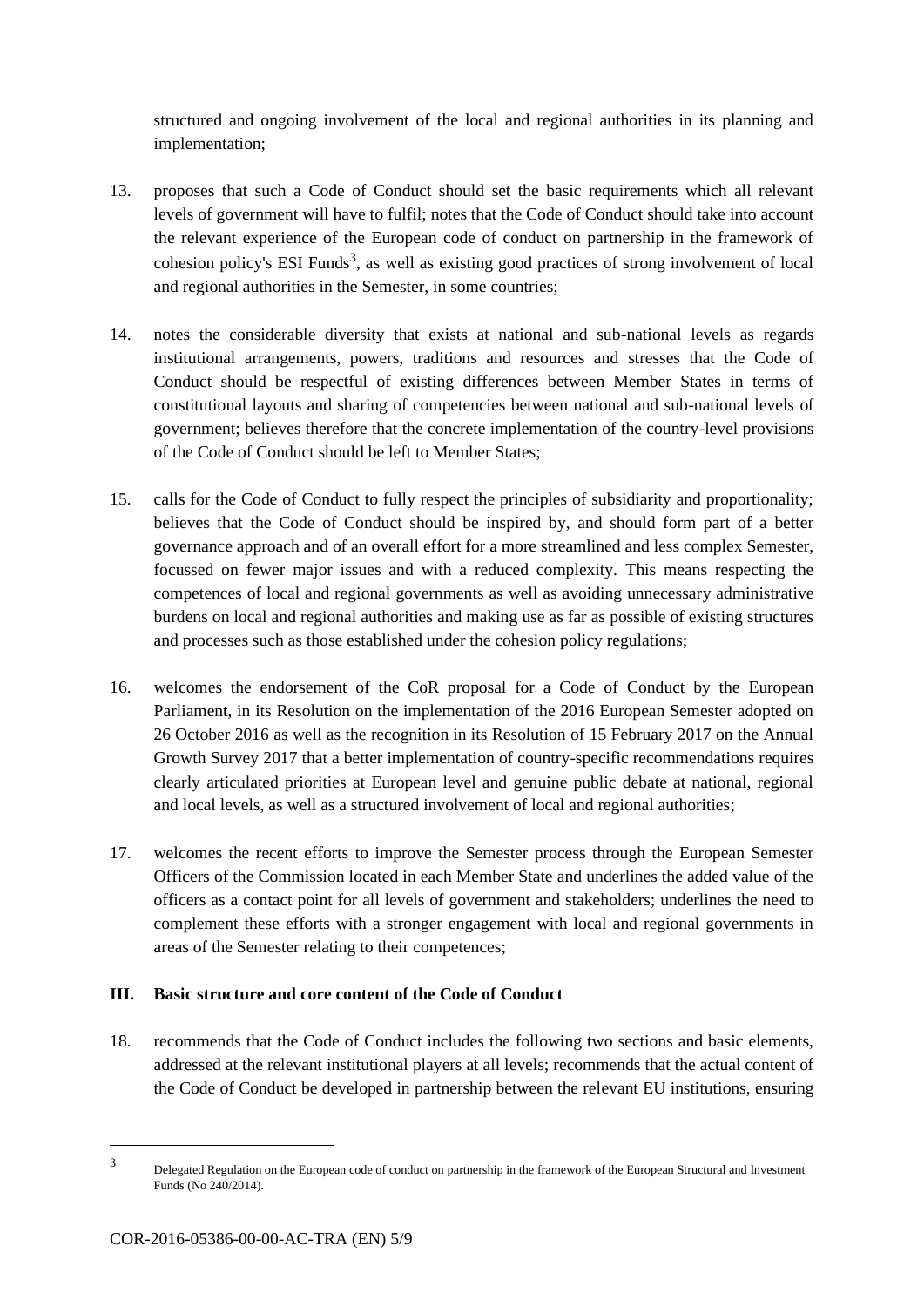that there is full scope for its country-level provisions to be adapted to the specific national and sub-national contexts in accordance with the principle of subsidiarity;

#### **Section 1: Building the European Semester on a sound territorial analysis**

- 19. recommends that, to ensure a sound territorial basis for the European Semester which will allow a clearer focus on major issues for each government level, the Code of Conduct foresees that:
	- a) the European Commission would complement the Annual Growth Survey with a subnational level analysis; the Country Reports would include a chapter on regional disparities and would acknowledge the role of the local and regional authorities;
	- b) the European Commission would request that the Member States' National Reform Programmes address regional disparities and other territorial issues raised in the Country Reports and review progress towards the Europe 2020 targets also at sub-national level;
	- c) the European Commission would acknowledge and take into account the role of the local and regional authorities in implementing the Country-specific Recommendations;
	- d) the Council, supported in particular by the Economic and Financial Committee, would consider the territorial dimension of the European Semester, before endorsing and formally adopting the Annual Growth Survey and Country-specific Recommendations;

### **Section 2: Implementing the partnership principle across levels of government in the European Semester**

- 20. recommends that, in terms of involvement of the sub-national levels of government, the Code of Conduct foresees that:
	- a) each Member State would put in place standing arrangements for the participation of the local and regional authorities along the whole Semester process commensurate with the competencies of local and regional authorities, taking into account the relevant constitutional provisions and normal practices; each Member State would specify how these arrangements would practically work and their timing, as well as the criteria for identifying the organisations representing the local and regional authorities, analogue to the European code of conduct on partnership adopted in the context of the EU cohesion policy;
	- b) the standing arrangements mentioned above would give the local and regional authorities, in particular, the opportunity to: review the Country Report and share their conclusions and policy responses; take part in the preparation of the NRP; review and comment on the draft CSRs;
	- c) such arrangements would also include provisions concerning the involvement of the local and regional authorities in the implementation of the relevant policy measures of the National Reform Programmes and the Country-specific Recommendations;
	- d) the representative organisations of local and regional authorities identified as interlocutors for the implementation of the Code of Conduct, would meet the European Commission during its country visits and consultations at the beginning of the European Semester; the EU umbrella organisations representing the local and regional authorities would take part in a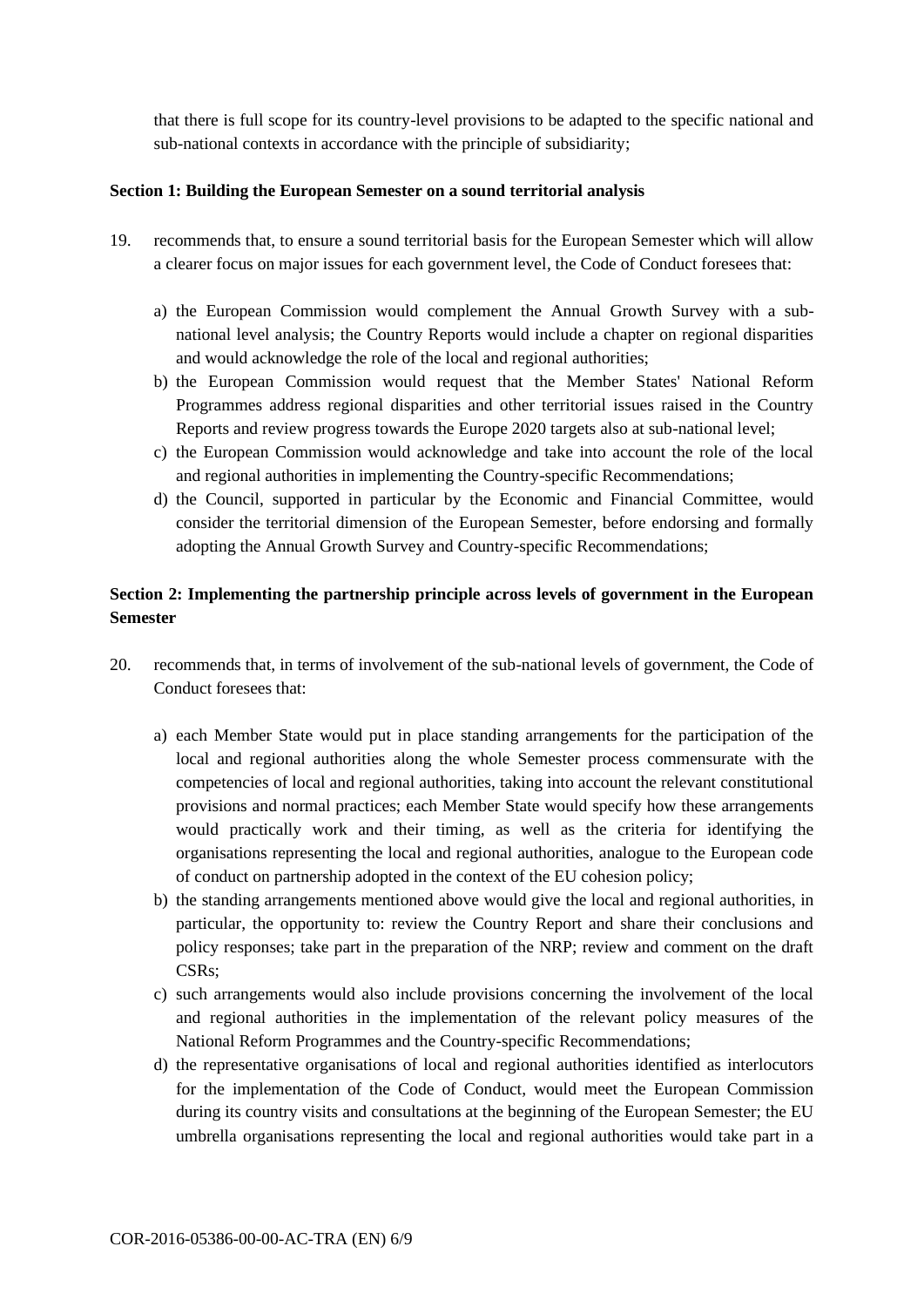structured dialogue with the European Commission, analogue to the "structured dialogue" between ESIF Partners<sup>4</sup>;

- e) the CoR would contribute to monitoring the territorial dimension of the European Semester by providing both territorial analyses of the Semester's main documents (Annual Growth Survey, Country Reports, Country-specific Recommendations and National Reform Programmes) and political assessments at the beginning and the end of the Semester;
- f) the European Parliament, in the political assessments it provides at the beginning and at the end of the European Semester, would take the territorial dimension of the Semester into consideration; the Parliament would also cooperate with the CoR on monitoring the European Semester: to this end, the CoR would be invited to take part in the interparliamentary week at the beginning of the year as well as in a hearing before the Parliament issues its final assessment of the European Semester in the autumn;

#### **IV. Launch and implementation of the Code of Conduct**

- 21. envisages that the Code of Conduct be implemented at the EU level as soon as it is adopted, and at country level over a time span of two years, to allow the national and sub-national levels of government to introduce it, suitably adapted it to their specific contexts;
- 22. proposes that the EU institutions, within the legal framework currently available, launch the Code of Conduct as soon as possible through an interinstitutional agreement including the CoR;
- 23. recommends that, in the meantime, the Commission, in principle on the basis of Article 121 TFEU, should propose an amendment to the legislative arrangements governing the European Semester in order to explicitly provide a legal basis to make the Code of Conduct legally binding in future;
- 24. points out that the implementation of the Code of Conduct would be facilitated by using and enhancing existing structures and activities such as: the European Week of Regions and Cities, the reactivation of territorial dialogue between the CoR, representatives of cities and regions and the EU institutions, and the use of data already available from Eurostat and local and regional authorities;
- 25. urges the European Commission and the Member States to address the challenge of administrative and institutional capacity at all levels of government, and especially at the subnational level, which is a barrier to the full implementation of the Country-specific Recommendations; to this aim, reiterates its call to the European Commission to issue a single strategic document setting guidelines and coordination principles for all streams of EU-funded capacity-building technical assistance;
- 26. calls for measures to be considered to encourage Member States to adopt the Code of Conduct;

<sup>4</sup> Based on art. 5(6) of Regulation (EU) No 1303/2013 (Common Provisions Regulation).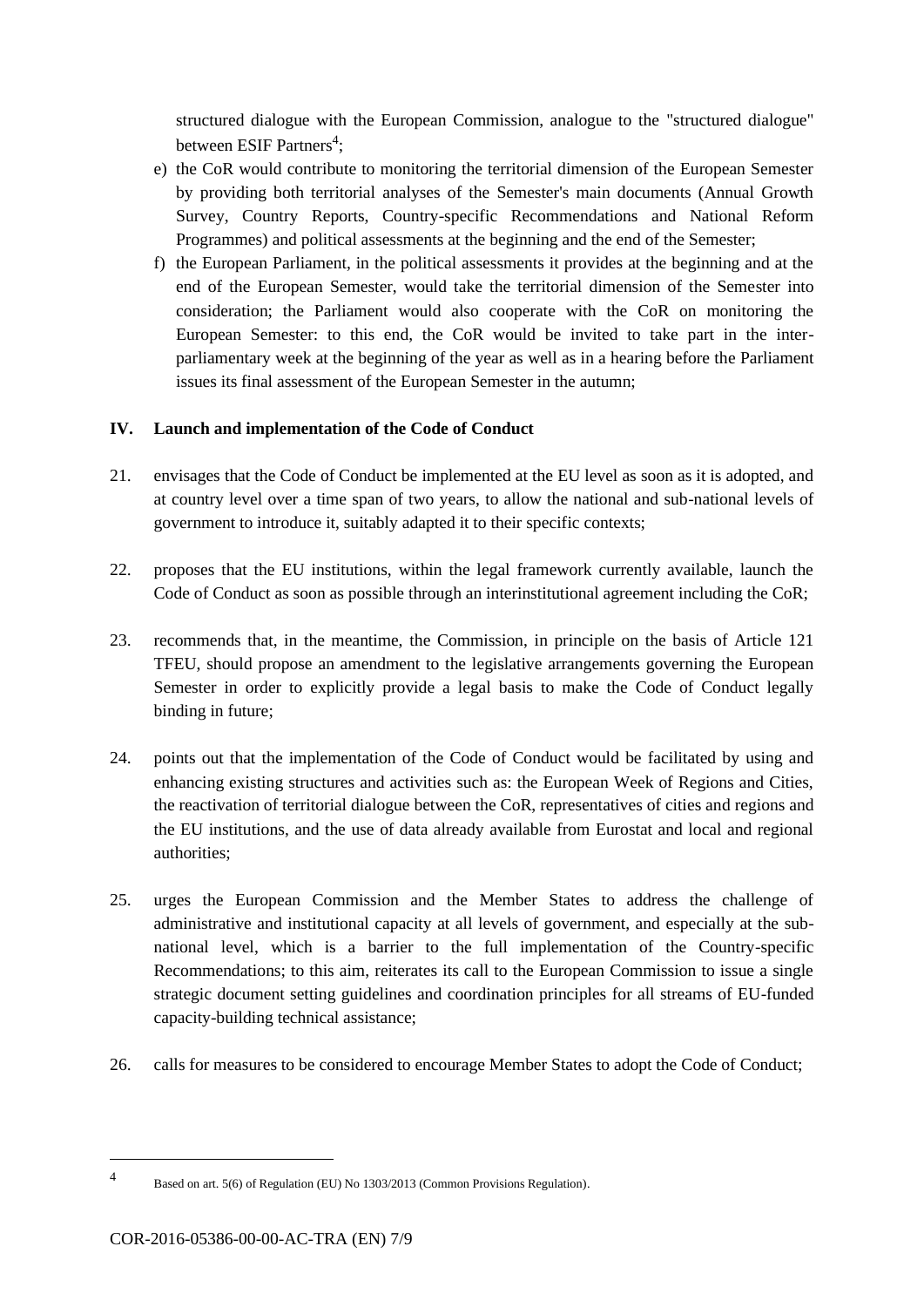27. invites the European Commission, the Council and the European Parliament to start working on the Code of Conduct in consultation with the CoR, taking into account the above structure and core content and adhering to the principles of subsidiarity and proportionality.

Brussels, 11 May 2017

The President of the European Committee of the Regions

Markku Markkula

The Secretary-General of the European Committee of the Regions

Jiří Buriánek